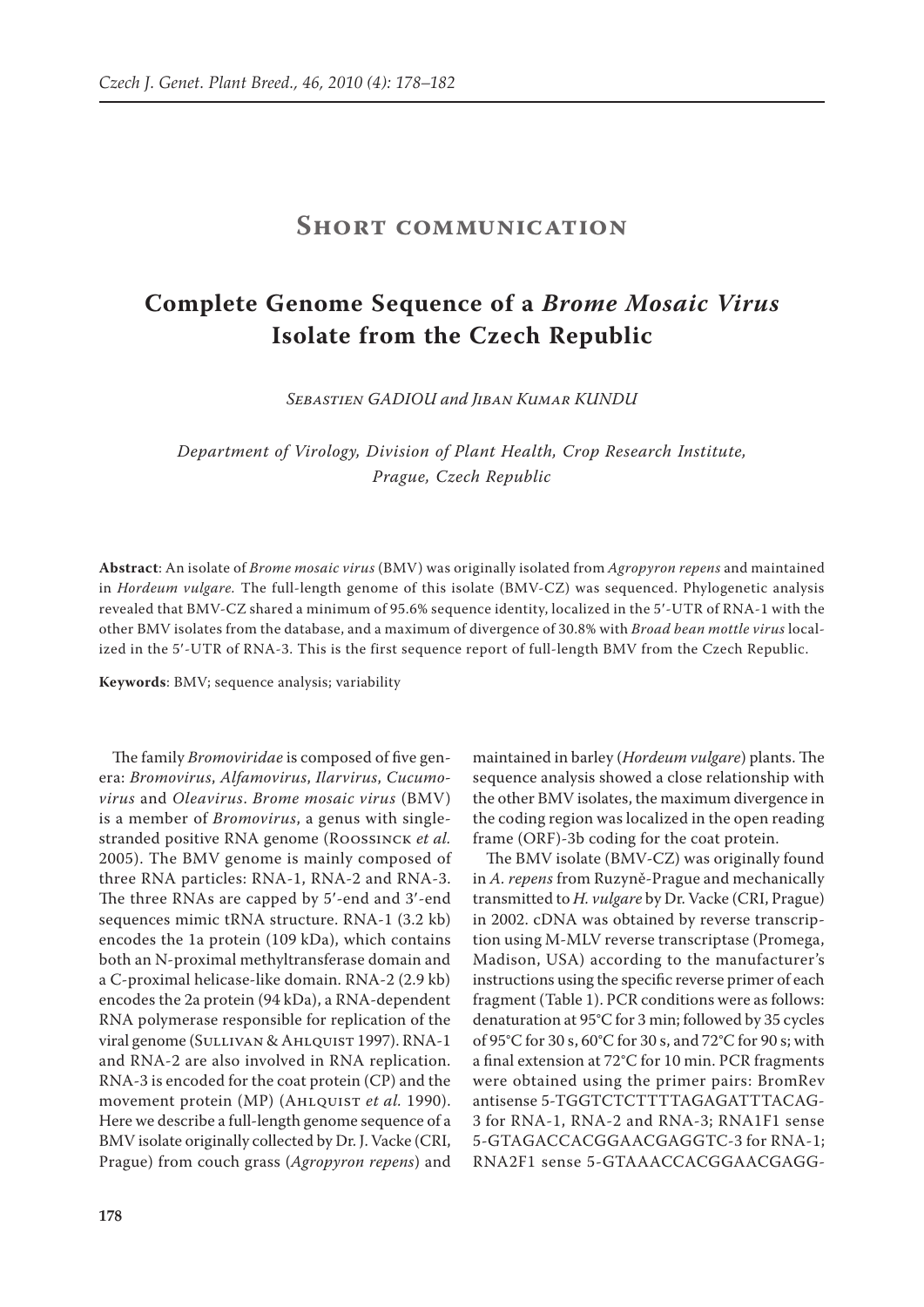| i                                                                  |
|--------------------------------------------------------------------|
|                                                                    |
|                                                                    |
| $-1$ = $-4$ DMAL $-77$ is also with those of other bromovirus<br>: |
|                                                                    |
|                                                                    |
|                                                                    |
|                                                                    |
|                                                                    |
|                                                                    |
| í<br>j                                                             |
|                                                                    |
|                                                                    |
|                                                                    |
|                                                                    |
| ${1 \over 2}$                                                      |
|                                                                    |
|                                                                    |
|                                                                    |
|                                                                    |
|                                                                    |
| 25.111777                                                          |
| ֧֖֖֧֧֧֧֪֪ׅ֧֪֪֪֪֚֚֚֚֚֚֚֚֚֚֚֚֚֚֚֚֚֚֚֚֝֝֓֝֬֝֓֞֝֬֓֓֬֝֓֓֝֬֝֬֝֬֝֬֝֬<br>ĺ |
|                                                                    |
| i                                                                  |
| ļ                                                                  |
|                                                                    |
| -<br>F                                                             |

|                                                                                                                                                                                                                                                                                                                        |             |       | RNA-1                     |            |        | RNA-2         |       |      | RNA-3                                                                                                                                       |                    |       |
|------------------------------------------------------------------------------------------------------------------------------------------------------------------------------------------------------------------------------------------------------------------------------------------------------------------------|-------------|-------|---------------------------|------------|--------|---------------|-------|------|---------------------------------------------------------------------------------------------------------------------------------------------|--------------------|-------|
| Viruses                                                                                                                                                                                                                                                                                                                | Isolates*   | 5'UTR | Replication<br>protein 1a | 3'UTR      | 5'UTR  | Polymerase 2a | 3'UTR |      | 5'UTR Movement protein 3a                                                                                                                   | protein 3b<br>Coat | 3'UTR |
|                                                                                                                                                                                                                                                                                                                        | Fescue      | 95.6  | 97.9/98.9                 | 99.0       | 97.2   | 97.968.4      | 98.7  | 98.9 | 98.3/97.9                                                                                                                                   | 96.6/96.8          | 95.7  |
| Brome mosaic<br>$virus-BMV$                                                                                                                                                                                                                                                                                            | Russian     | 95.6  | 98.3/99.9                 | 99.0       | 95.8   | 98.3/98.9     | 9.6   | 98.9 | 98.1/97.9                                                                                                                                   | 96.5/96.8          | 95.7  |
|                                                                                                                                                                                                                                                                                                                        | KU1         | 95.6  | 5.86/7.70                 | 99.5       | 94.4   | 98.2/98.6     | 98.7  | 98.9 | 98.2/97.9                                                                                                                                   | 95.8/95.7          | 95.2  |
| Cowpea chlorotic                                                                                                                                                                                                                                                                                                       | $\approx$   | 70.6  | 66.4/70.0                 | 62.9       | $71.8$ | 60.4/61.5     | 58.8  | 38.5 | 56.5/53.0                                                                                                                                   | 64.4/71.1          | 57.0  |
| $mottle \ virus - CCMV$                                                                                                                                                                                                                                                                                                |             | 70.6  | 66.1/69.7                 | 61.4       | 71.8   | 60.3/61.1     | 58.8  | 38.5 | 56.2/53.0                                                                                                                                   | 64.2/70.1          | 57.0  |
| Cassia yellow blotch<br>$virus - CYBV$                                                                                                                                                                                                                                                                                 | KU1         | 73.5  | 62.6/63.5                 | 67.1       | 66.2   | 57.0/54.2     | 62.7  | 35.2 | 53.0/49.5                                                                                                                                   | 55.0/55.1          | 60.0  |
| Spring beauty latent<br>$virus - SBLV$                                                                                                                                                                                                                                                                                 | KU1         | 58.8  | 63.7/67.1                 | 59.0       | 59.2   | 63.7/65.3     | 53.5  | 42.9 | 57.4/50.2                                                                                                                                   | 64.0/59.4          | 50.4  |
| Broad bean mottle<br>$virus - BBMV$                                                                                                                                                                                                                                                                                    | <b>BBMV</b> | 51.6  | 62.9/65.7                 | 52.3       | 53.2   | 56.0/35.7     | 52.2  | 30.8 | 51.6/46.7                                                                                                                                   | 52.2/45.5          | 51.2  |
| CCMV: R- RNA-1 AF325736, RNA-2 AF325737 and RNA-3 AF325738; T- RNA-1 AF325739, RNA-2 AF325740 and RNA-3 AF325741;<br>CYBV: KU1- RNA-1 AB194806, RNA-2 AB194807 and RNA-3 AB194808;<br>Numbers in bold type represent the percent of amino acid<br>RNA-2 X58458 and RNA-3 X58459;<br>*Accession number of the isolates: |             |       |                           | identities |        |               |       |      | BMV: Fescue – RNA-1 DQ530423, RNA-2 DQ530424 and RNA-3 DQ530425; Russian – RNA-1 X02380, RNA-2 X01678 and RNA-3 J02042; KU1 – RNA-1 X58456, |                    |       |

SBLV: KU1- RNA-1 AB080598, RNA-2 AB080599 and RNA-3 AB080600;

SBLV: KU1- RNA-1 AB080598, RNA-2 AB080599 and RNA-3 AB080600;<br>BBMV: RNA-1 M65138, RNA-2 M64713 and RNA-3 M60291

BBMV: RNA-1 M65138, RNA-2 M64713 and RNA-3 M60291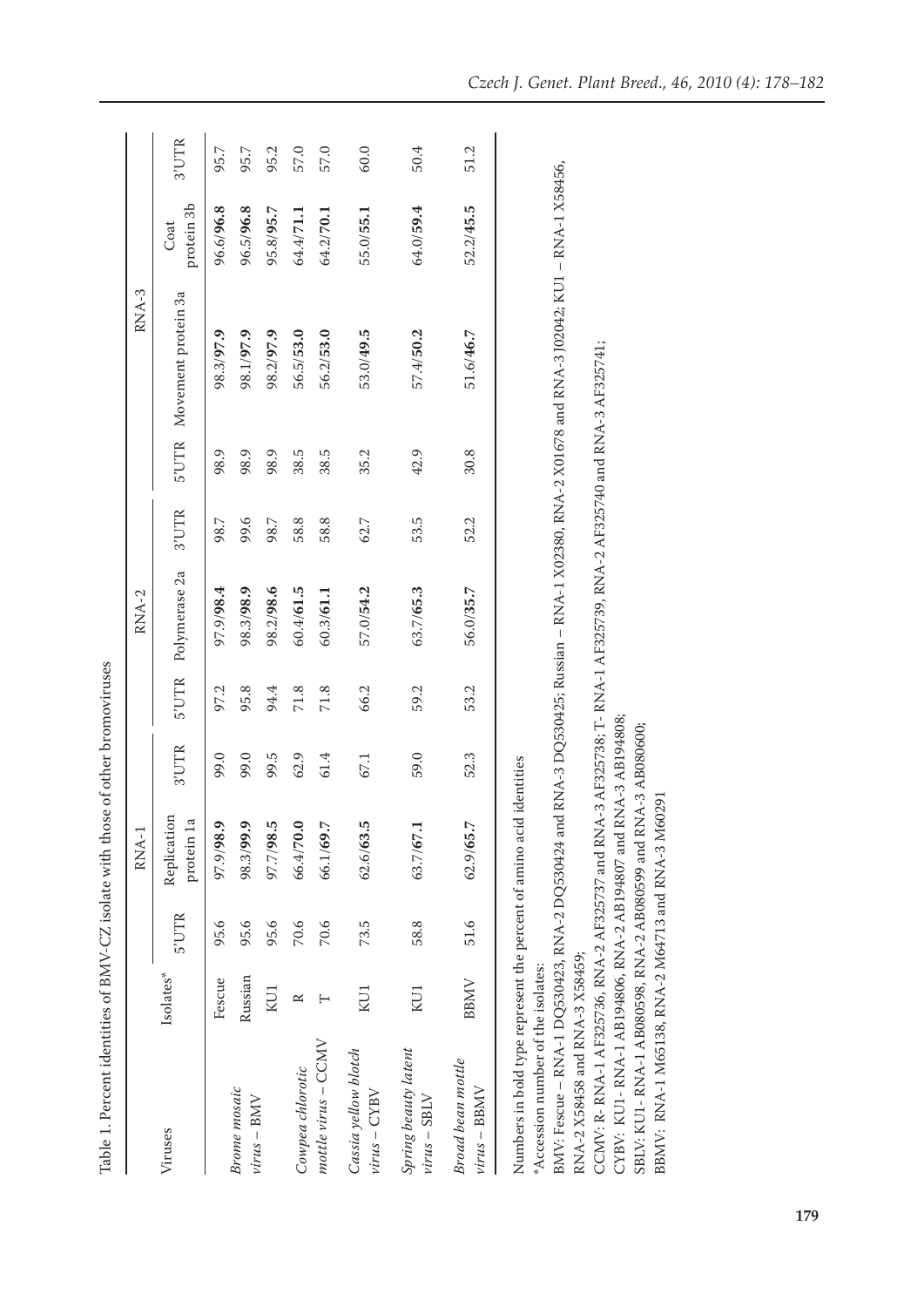TTC-3 for RNA-2 and BromF1 sense 5-GTAAA-ATACCAACTAATTCTCGTTCG-3 for RNA-3 and cloned into the pGEM-T Easy Vector (Promega, Madison, USA) to obtain the full sequence. Two independent clones were sequenced for each fragment (Macrogen, Korea). The final contigs were edited with Sequencher 4.8 (Gene Codes Inc, Ann Arbor, USA) and the full sequences of RNA segments (RNA-1, RNA-2 and RNA-3) were successfully produced. Sequences of the virus isolate presented here and those sequences from the GenBank database (National Center for Biotechnology Infor-





mation-NCBI, USA) were aligned using Clustal-X (Thompson *et al.* 1997) and phylogenetic tree was obtained by Neighbour-Joining (NJ) (SAITOU & Nei 1987) method implemented in Clustal-X. Sequence identities were calculated by MEGA 3.1 software (KUMAR *et al.* 2004). The average number of nucleotide substitutions per site between the BMV-CZ and the three other isolates (Fescue, Russian and KU1) was calculated by DNAsp software (Nei 1987) on full genome sequences. The genome sequences of the BMV-CZ isolate were deposited in the GenBank database under the following accession





Figure 1. Phylogenetic tree constructed by NJ method of complete genome sequences from Bromoviruses (*Broad bean mottle virus* – BBMV*, Brome mosaic virus* – BMV*, Cassia yellow blotch virus* – CYBV*, Cowpea chlorotic mottle virus*  – CCMV*, Spring beauty latent virus* – SBLV*, Cowpea chlorotic mottle virus* – CCMV and *Olive latent virus* 2-OLV2*)* isolates of RNA-1 (A), RNA-2 (B), and RNA-3 (C); the isolate BMV-CZ from the Czech Republic studied here is indicated in bold type; bootstrap values obtained by NJ method are presented as indicators of analysis reliability; the scale bar represents 0.1 substitutions per site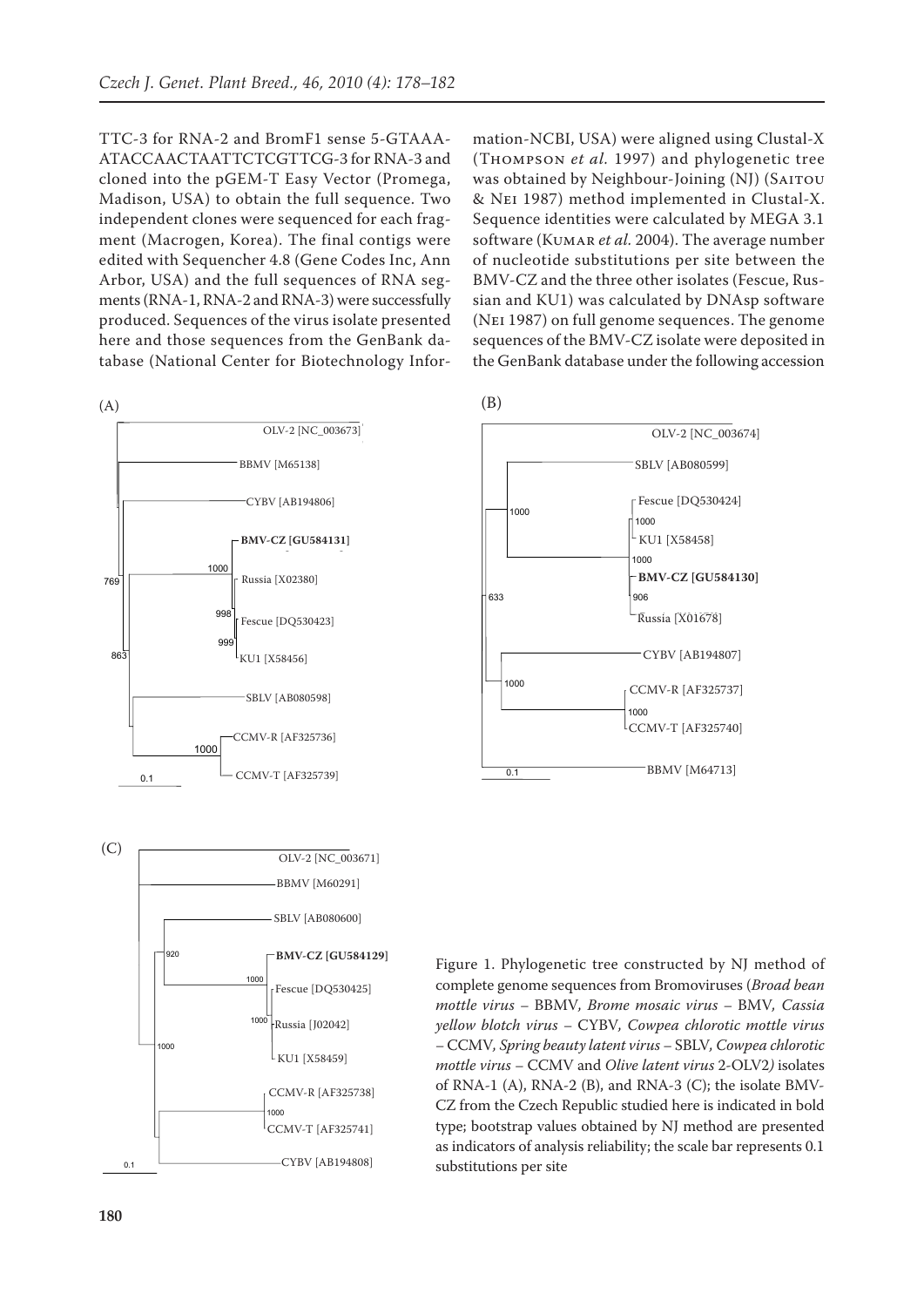numbers: RNA-1 (GU584131), RNA-2 (GU584130) and RNA-3 (GU584129).

From an isolate of BMV maintained in our laboratory, the full genomes of its three RNAs were sequenced and genetic analyses were performed. The three RNAs showed typical organization. The RNA-1 (3234 bp) was organized in 3'- and 5'-UTR with the ORF-1a coding for the replication protein 1a **A** with a start codon in nt position 75 and stop codon in 2960. The replication protein 1a was characterized by a sequence of 961 amino acids previously described and containing the methyltransferase- and helicase-like domains (AHOLA & AHLQUIST 1999). There was high homology at the amino acid level of protein 1a (> 98.9%) with the other BMV isolates, and greater variability in the 5'-UTR (Table 1). The RNA-2 (2866 bp) with the ORF-2a coded for polymerase 2a (Smirnyagina *et al.* 1996) showed high sequence identities with the other BMV isolates. Two coding proteins were identified on RNA-3 (2108 bp) as already described in other records. The first, the **A**



movement protein 3a (912 bp long), was implicated in long distance movement and cell-cell propagation (TAKEDA *et al.* 2004) and the second was the coat protein of the BMV 570 bp in length (CHOI & RAO 2000). The sequence identities with the other isolates of BMV (Fescue, Russian and KU1) were 97.9% and 96.8% on the amino acid level for the movement and coat proteins, respectively (Table 1). The phylogenetic analysis revealed that BMV-CZ was closely related to the other BMV isolates and clearly separated from the other Bromoviruses (Figure 1). The bootstrap support for the branches indicated that BMV-CZ might be considered a separate strain of BMV. The NJ analysis strongly separated (> 90%) BMV-CZ from the other isolates as did the Maximum Parsimony analysis (not shown). The identities showed high sequence homologies between the BMV isolates (BMV-CZ, Fescue, Russian and KU1) in different parts of the genome with ranges of 95.6–99.0%, 94.4–99.6% and 95.2–98.3% in RNA-1, RNA-2 and RNA-3, respectively (Table 1). In the coding



5'- 3'- ORF-ORF-ORF-ORF-

**XXXX WARDER HHHHH** 

Figure 2. Average number of nucleotide substitutions per site between the isolate BMV-CZ and the other three BMV isolates available in the database, Dxy (*y*-axis); calculated by DNAsp software on full genome sequences of RNA-1 (A), RNA-2 (B) and RNA-3 (C); the UTR regions and the open reading frame (ORF) are represented by coloured or dashed rectangles and named according to the legend ORF-ORF-